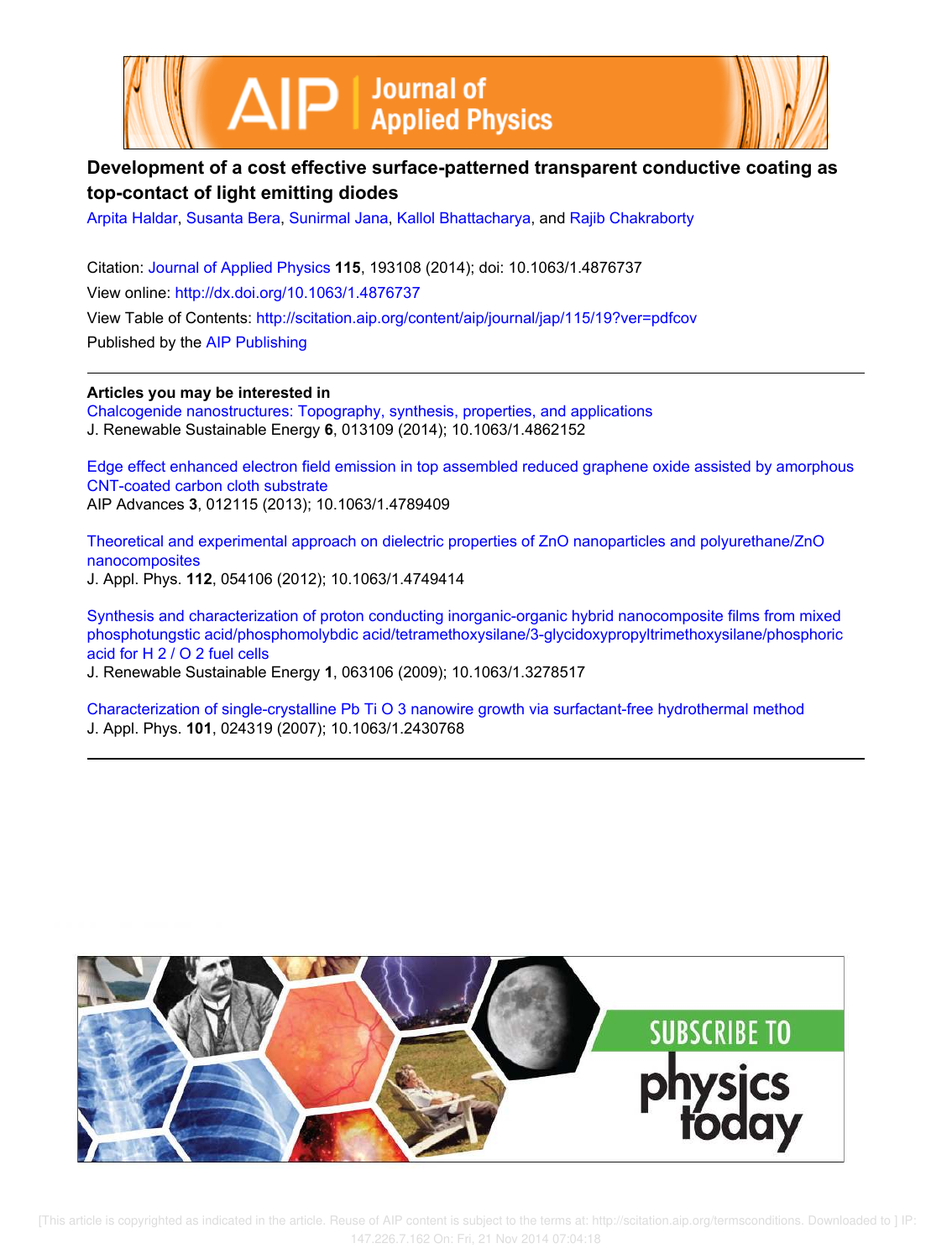

## Development of a cost effective surface-patterned transparent conductive coating as top-contact of light emitting diodes

Arpita Haldar,<sup>1,2</sup> Susanta Bera,<sup>2</sup> Sunirmal Jana,<sup>2,a)</sup> Kallol Bhattacharya,<sup>1</sup> and Rajib Chakrabortv<sup>1,a)</sup> <sup>1</sup>Department of Applied Optics & Photonics, University of Calcutta, Kolkata-700009, India

2 Sol-Gel Division, CSIR-Central Glass and Ceramic Research Institute, Kolkata 700032, India

(Received 22 November 2013; accepted 4 May 2014; published online 20 May 2014)

Sol-gel process has been used to form indium zinc oxide films using an optimized combination of zinc to indium concentration in the precursor solutions. Different structures, like one (1D) and two-dimensional (2D) gratings and diffractive optical elements (DOEs) in the form of Fresnel lens are fabricated on the film surface of proposed top metal contact of LED by imprint soft lithography technique. These structures can enhance the LED's light extraction efficiency (LEE) or can shape the output beam pattern, respectively. Several characterizations are done to analyze the material and structural properties of the films. The presence of 1D and 2D gratings as well as DOEs is confirmed from field emission scanning electron and atomic force microscopes analyses. Although, X-ray diffraction shows amorphous nature of the film, but transmission electron microscopy study shows that it is nano crystalline in nature having fine particles  $(\sim 8 \text{ nm})$  of hexagonal ZnO. Shrinkage behaviour of gratings as a function of curing temperature is explained by Fourier transform infra-red spectra and thermo gravimetric-differential thermal analysis. The visible transmission and sheet resistance of the sample are found comparable to tin doped indium oxide (ITO). Therefore, the film can compete as low cost substitute of ITO as top metal contact of LEDs. V<sup>C</sup> 2014 AIP Publishing LLC. [http://dx.doi.org/10.1063/1.4876737]

#### I. INTRODUCTION

Light Emitting Diodes (LEDs) are being widely used in modern days because of its energy saving and environment friendly nature. They are used in solid state lighting, backlight units of liquid crystal displays, different colored illumination panels, traffic signals, etc. Future demands of these and advanced applications require improvement of luminous efficiency, optimal conversion of LED output into required light distribution and reduction in size and cost.<sup>1–4</sup> But conventional LEDs have very poor light output efficiency because of two reasons, viz., total internal reflection at the interface of active layer with surroundings and progressive absorption of the propagating light originated in the active layer. $3\frac{3}{7}$  They also use conventional optics for beam shaping. Although the internal quantum efficiency of the LEDs have improved these days, but Light Extraction Efficiency (LEE) of conventional LEDs is still very poor. A number of solutions have been proposed to solve this problem. A transparent polymer can be affixed over the device to create a larger escape angle to  $air<sup>8</sup>$  Another way to improve light output is to roughen or to pattern transmission grating<sup>5,9–13</sup> on the emission surface that offers the trapped light more angles of escape. Grating structures of various shapes like pyramidal, spherical, conical, sinusoidal, cylindrical, and so on can be studied, but only a few can be fabricated with great success. $14-17$  To obtain required light distribution, beam shaping is now done by monolithic integration of surface microstructures in the form of Diffractive Optical Elements

(DOEs) which are cost-effective and results in shrinkage of overall package size and assembly costs. DOEs are usually planar and are fabricated directly on LED at wafer level with lithographic and micromechanical methods.

However, the fabrication of these structures with a different material over the top contact metal layer leads to an increased resistance $18,19$  and this problem can be solved if the top contact layer is itself patterned to form the required structure. As top metal contact of LED, Transparent Conducting Oxides (TCOs), which are degenerately doped semiconductor oxides transparent to visible light, are used.<sup>20</sup> As TCOs,  $In_2O_3$ :Sn (ITO) dominates the market with conductivity of 1000–5000 S/cm and an optical transparency of 85–90%. $20,21$  However, the limited availability of indium sources and general lack of infrastructure to recycle significant quantities of the metal result in ever-increasing price of indium which urged researchers to search for indium-free/ reduced  $TCOs.<sup>22–24</sup>$  The co-substitution chemistry of  $ZnO$ and  $SnO<sub>2</sub>$  (two relatively inexpensive materials) in  $In<sub>2</sub>O<sub>3</sub>$  has been explored. $25$  The indium-oxide-doped ZnO (IZO) is another transparent conducting oxide which has high transparency and good electrical conductivity. The IZO films have been deposited using variety of techniques such as sputtering, pulsed laser deposition (PLD), metal organic chemical vapor deposition (MOCVD), and spray pyrolysis. $26-29$ 

In this work, sol-gel process has been used to form IZO film using an optimized combination of ZnO and  $In_2O_3$  that can act as top metal contact of LED. The sol-gel technique offers the possibility of preparing a small as well as large-area coating of thin films at low cost. There is no need of sophisticated and costly equipment for fabricating IZO like that required in Refs. 26–28. It is seen that the film has

<sup>&</sup>lt;sup>a)</sup>Authors to whom correspondence should be addressed. Electronic addresses: sjana@cgcri.res.in and srirajib@yahoo.com.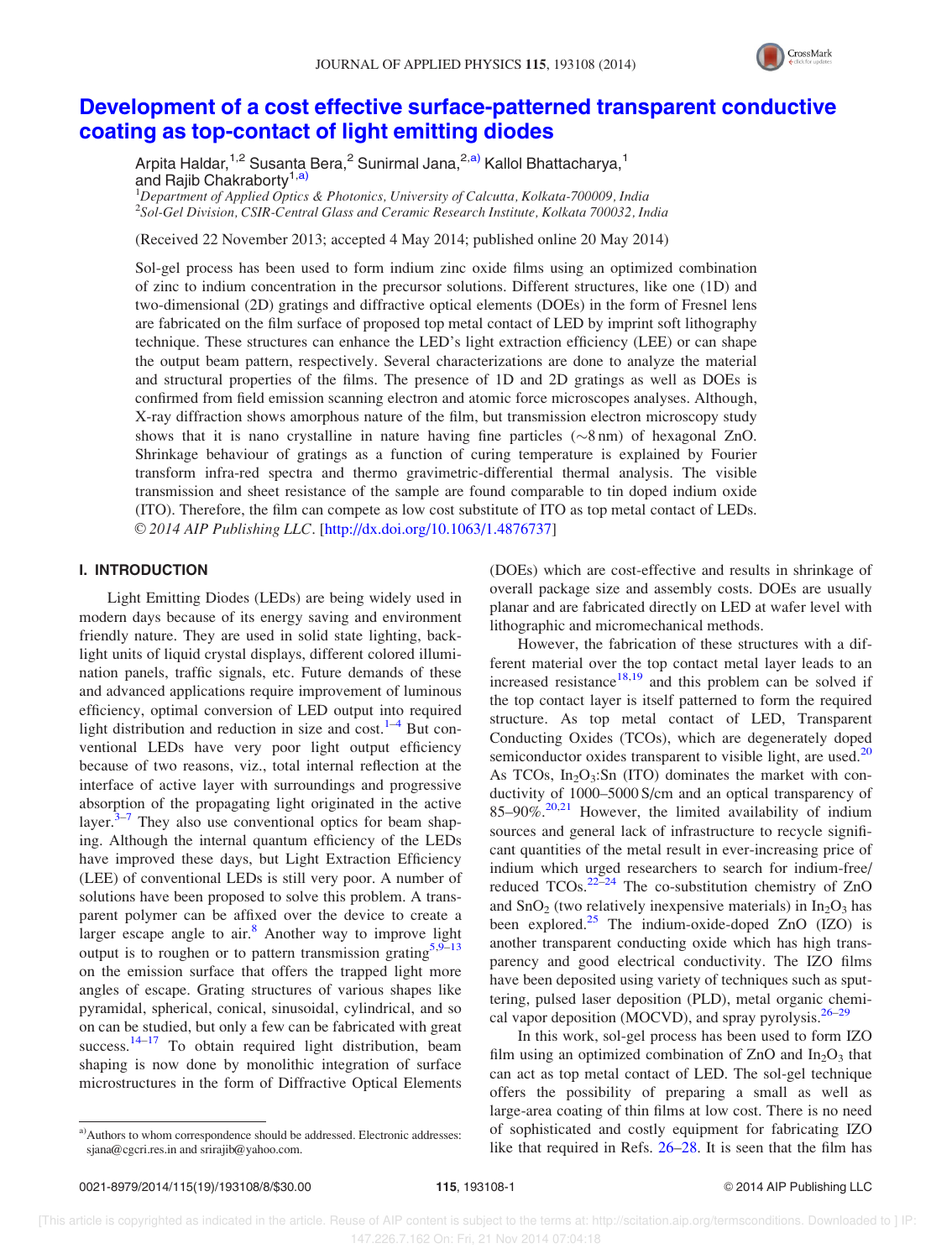conductivity and optical transparency comparable to ITO, but as the percentage of indium is less in this case than ITO, material cost is comparatively less. Thereafter, grating structures of different shapes and DOEs have been fabricated by patterning the proposed top contact layer of the LED by combining imprint technique with replicated polydimethylsiloxane (PDMS) soft mold stamp. Although specific structures dedicated to this application are yet to be implemented and tested for light extraction efficiency and improvement of optical output distribution, some sample structures have been implemented and characterized. The patterning process has the advantages of high-throughput, low cost and simplicity with potential applications in electronics and photonics industries. The combination of low cost and large area process with the indium-zinc oxide material will give a new way for the large-scale fabrication of patterned TCOs for increasing light extraction efficiency and beam shaping in LED.

### II. FABRICATION OF SURFACE PATTERNS

Different structures, which include 1D and 2D grating structures and Fresnel lens structure, are produced on thin film of the proposed top-contact material of LED, which is basically IZO, using sol-gel technique followed by imprint patterning. It is a four step process consisting of preparation of precursor solution, deposition of its thin film onto the soda lime silica glass substrate, fabrication of pattern onto the thin film and finally thermal annealing of the patterned film. The precursor solution has been prepared from zinc acetate dihydrate (ZA) and hydrated indium nitrate in water as solvent and acetyl acetone as solution stabilizing agent. The whole process is discussed in details by the authors in a separate report. $30$  In the present work, the percentage of indium content is 60 at. % with respect to Zn in the precursor solution. 1D grating structures are prepared using PDMS stamp containing negative replica of a grating like structure available in commercial compact disc (CD) as master similar to that reported in Ref. 31. The step-by-step representation of the patterning process along with pictures of the patterns formed on glass substrate is shown in Fig. 1. The fabrication of twodimensional grating is a two-step process. To carry out the second-step, a different PDMS stamp is superimposed in the similar manner as that of the first step. After a few minutes of the first step of grating fabrication, the next stamp is pressed perpendicularly in conformal contact between the first-step grating film and stamp. Utmost care is taken so that in the second-step, the intersection angles between the twosets of gratings can be controlled to obtain the desired shape. After keeping the pressure for a few seconds, the stamps are carefully peeled off. The substrates with the printed 2D surface patterns are dried initially at  $100^{\circ}$ C for 1 h and then finally cured at  $450^{\circ}$ C. The Fresnel lens structure is also prepared on the same material coated substrate using the same procedure. Only the diffractive optical element (DOE) containing 16 such lenses are taken as the master for soft imprint patterning. Recently, microlens array have been prepared using similar technique<sup>32</sup> but to the best of author's knowledge, fabrication of Fresnel lens on TCO is not reported earlier.



FIG. 1. Schematic of step-by-step representation of surface patterning along with pictures of formed grating patterns and Fresnel lens array.

#### III. CHARACTERIZATION

The sol-gel produced material is characterized to study its formation process and to evaluate its capability as a cost effective replacement of ITO as top metal contact of LED. The nature of the fabricated patterns which can enhance the LEE and assist in beam shaping is studied using different characterization techniques. Physical thickness and refractive index (at 632.8 nm wavelength) of the coatings are measured using a auto gain Ellipsometer (Gaertner make, model L116B, USA) at 70 angle of incidence having He–Ne laser as its source. The measured film thickness and refractive index are found to be 100 nm and 1.777, respectively. Thermal characteristics [Thermo Gravimetric Analysis (TGA) and Differential Thermal Analysis (DTA)] of the gel to oxide transformation in the gel film is carried out by using a Netzsch STA 409 C/CD Thermoanalyzer with  $\text{Al}_2\text{O}_3$  as a reference material maintaining heating rate of 10 K/min in air. The chosen maximum temperature is  $1000^{\circ}$ C. Practically, the gel film (obtained after drying at  $\sim$ 100 °C) material ( $\sim$ 11 mg obtained from a series of coated samples) is taken out from the surface of the substrate by scrubbing which is used as the material for TGA-DTA experiment. Crystalline phase of the film is identified by X-ray Diffraction (XRD) study and is done by Rigaku Smartlab using  $CuK_{\alpha}$  radiation (at 1.5406 Å) operating at 9 kW in the diffraction angle  $(2\theta)$ from 25° to 70°. Surface morphology and the cluster size distribution of the patterned and unpatterned nanostructure films are studied by Field Emission Scanning Electron Microscopy (FESEM) (ZEISS, SUPRATM35VP) and Transmission Electron Microscopy (TEM) (TecnaiG<sup>2</sup> 30.S-Twin, FEI Company,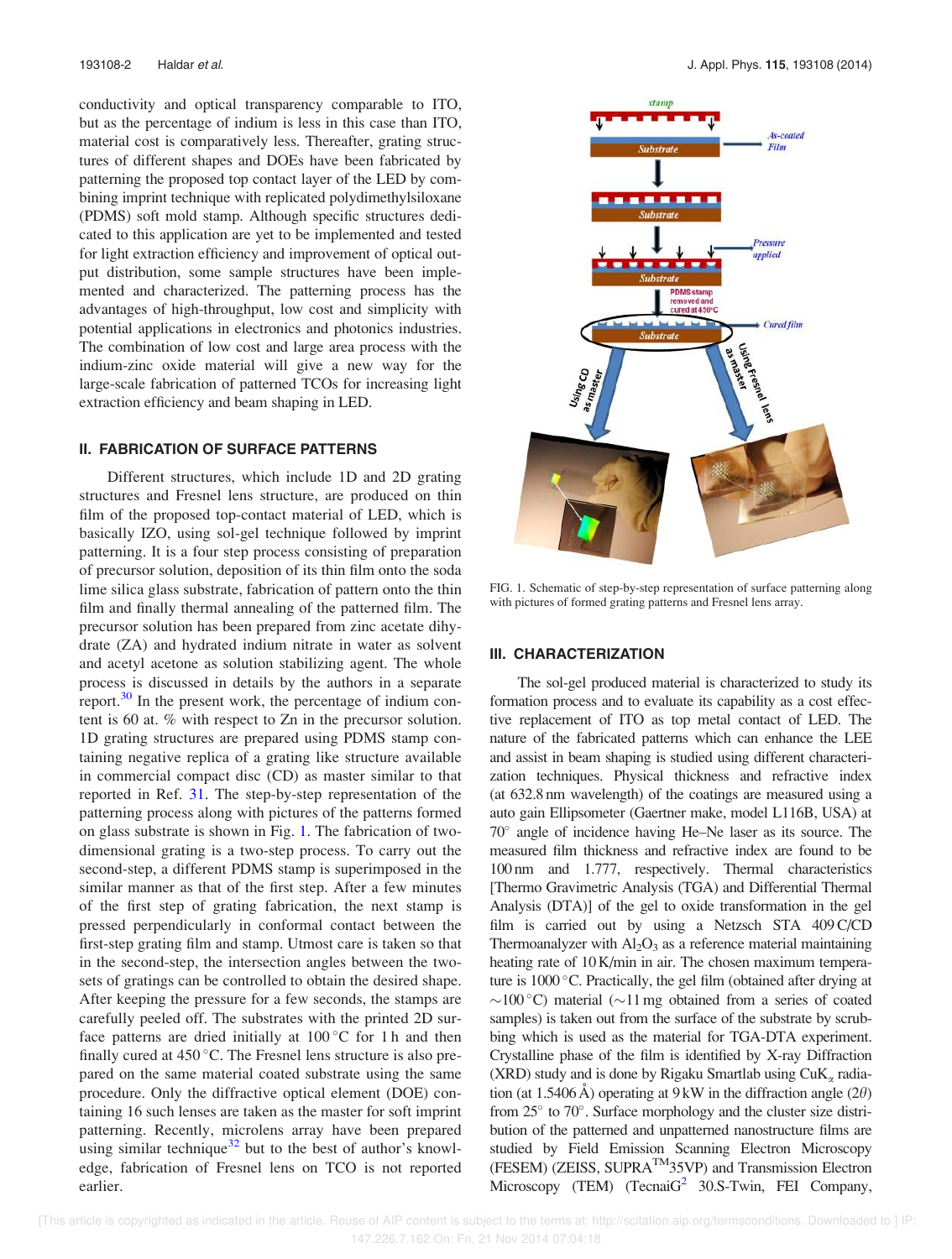Netherlands), respectively. Carbon coated 300 mesh Cu grid is used for TEM analysis. The vacuum level for this experiment is around  $10^{-9}$  Torr. For sample preparation, the film is scratched off which is then dispersed in cyclohexane followed by ultrasonication for about 2 h. Finally, it is carefully placed on the Cu-grid. The excess liquid is allowed to evaporate in air. The grids with the sample are examined with ultra-high resolution (UHR) pole-piece using a LaB6 filament. The operated accelerating voltage and the camera length are 300 kV and 55 cm, respectively. All the patterned films are characterized by Atomic Force Microscope (AFM) using a (Nanonics, Israel make) NSOM AFM machine. The line scan images and their respective profiles are recorded. FTIR spectra of the films are measured by Thermo Electron Corporation make Nicolet 5700 FTIR spectrometer. Number of scans for each experiment was 100 while the wavenumber resolution is  $4 \text{ cm}^{-1}$ . The transmission spectra of the unpatterned and patterned films are measured by UV-VIS-NIR Spectrophotometer (Shimadzu make UV-3101-PC, Japan). The double beam scanning is used for the measurement in the wavelength range from 200 to 800 nm (photometric accuracy;  $\pm 0.3\%$ , resolution, 0.10 nm). The nature of the grating profile is also verified from its diffraction pattern. The sheet resistances of the films are measured by two probe method using a Philips (PM 2525) make Multimeter. The resistivity and conductivity can be measured from the corresponding sheet resistance and physical thickness values.

#### IV. RESULTS AND DISCUSSION

#### A. Morphology of the patterns and microstructural properties of film

Figure 2 shows the FESEM image of the patterned indium zinc oxide thin film. It is to be noted that the indium concentration of 30, 40, 50, 55, and 60 at. % with respect to Zn in the precursor solutions have been used for indium zinc oxide film formation. Accordingly, the deposited thermally cured  $(450^{\circ}$ C) films are designated as ZI30, ZI40, ZI50, ZI55, and ZI60, respectively. Clusters of white oxide, however, appear and their nature varies with the change in percentage of indium and has been studied in details and reported in Ref. 30. These clusters are not present on the thin film (film size: length, 25 mm and width, 20 mm) derived from the precursor solutions containing 60 at% indium. As top transparent contact, smooth surface is preferred and so in this work, only this composition has been used. Fig.  $2(a)$ shows the film having both patterned and non-patterned portion, while Figs.  $2(b)$  and  $2(c)$  show the 1D and 2D grating structures, respectively, and Fig.  $2(d)$  shows the image of DOE in the form of a Fresnel lens. For 2D grating, uniform two-dimensional patterns can be seen whose pitch in the two directions depends on the placement of the mask during processing. The AFM pictures along with their line scan plot shown in Figs. 3 and 4 give a better idea about the nature of the structure and their surface quality. In Figs.  $3(a)-3(c)$ , AFM images on 1D gratings formed at different annealing temperatures are shown. In this work, gratings formed after annealing at  $450^{\circ}$ C is considered and is shown in Fig. 3(c). Its line scan images show that the profile is sinusoidal in nature. Getting a sinusoidal grating profile by any fabrication process is not very easy. Here, the sinusoidal grating is obtained by suitably modifying the curing temperature during thermal annealing of the pattern. It is also seen that the grating height decreases with the increase of curing temperature. The peak height shrinkage might be due to removal of organics and collapsing of pores in the sol-gel thin film as can be explained from the different analysis given below. The line scan also shows a periodic 1–D strip with periodicity  $\sim$ 1.5  $\mu$ m, similar to the master CD used for embossing.





 [This article is copyrighted as indicated in the article. Reuse of AIP content is subject to the terms at: http://scitation.aip.org/termsconditions. Downloaded to ] IP: 147.226.7.162 On: Fri, 21 Nov 2014 07:04:18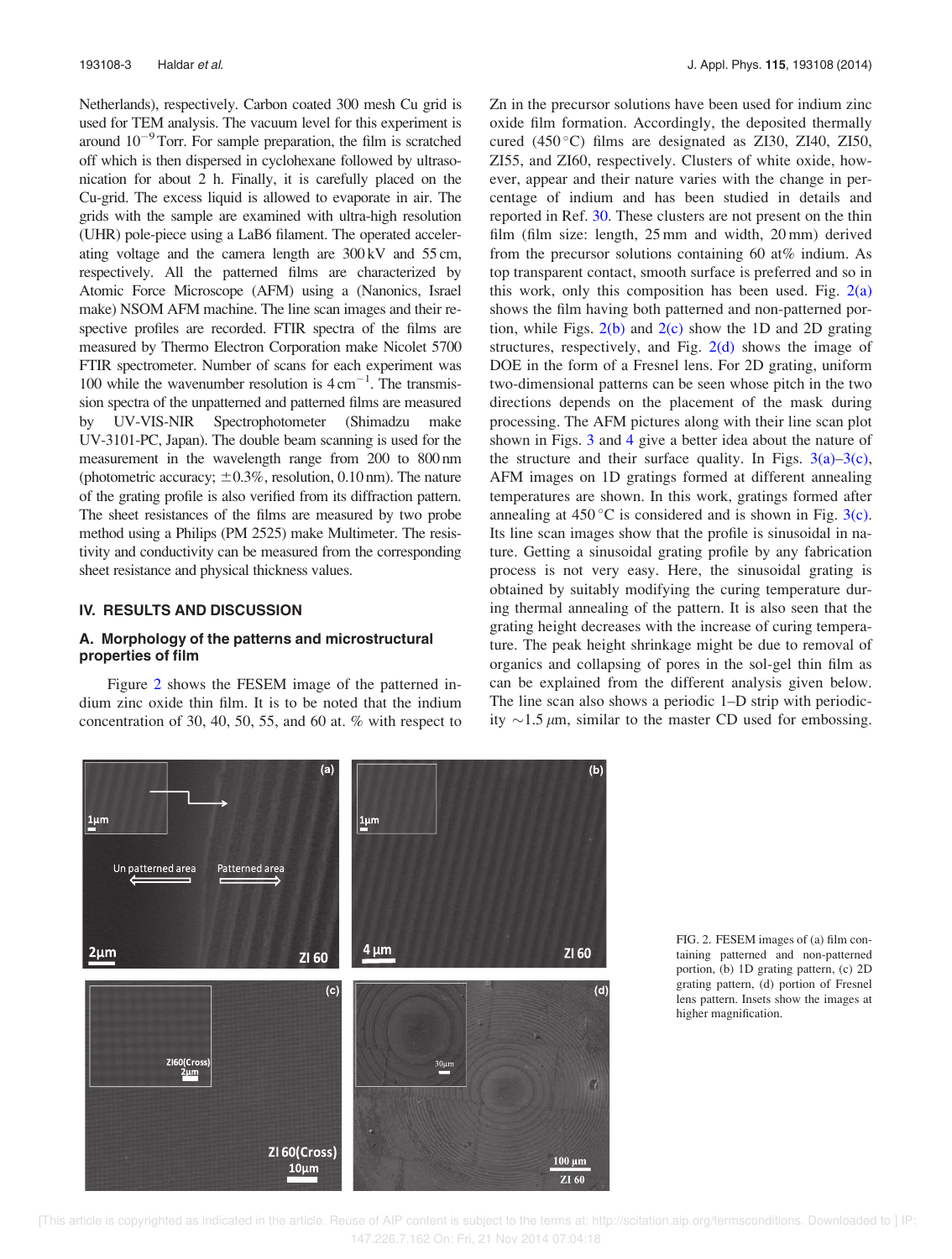

FIG. 3. AFM images along with their line scan plot of 1D grating formed with 60% Indium concentration at curing temperature of (a)  $150^{\circ}$ C, (b)  $300\,^{\circ}$ C, (c)  $450\,^{\circ}$ C.

The AFM image of 2D grating formed after curing at  $450^{\circ}$ C is shown in Fig.  $4(a)$  along with its line scan plot. The line scan plots in the two directions are similar and so only the plot in one direction is shown here. It is seen that the height of the fabricated grating are suitable for OLED use. The AFM image of a portion of the fabricated Fresnel lens is



FIG. 4. AFM image along with their line scan plot of (a) 2D grating (b) portion of Fresnel lens formed with 60% indium concentration and curing temperature of  $450^{\circ}$ C.

shown in Fig. 4(b). The line scan clearly gives the idea of the profile of the lens.

TEM image of the film cured at  $450^{\circ}$ C shows agglomerated particles (average size, 7.9 nm as obtained from the histogram for the particle size distribution). The particles are seemed to be spread on the bed of amorphous materials. Although, XRD shows the film is amorphous character but the presence of distinct spots in selected area diffraction (SAED) confirm the film is nanocrystalline with hexagonal phase of ZnO (h-ZnO) [33, JCPDS Card 36–1451]. Thus, the agglomerated particles as observed from TEM image would be h-ZnO. Fig. 5 shows the XRD pattern of the film having 60% indium concentration cured at  $450^{\circ}$ C. The Inset (a) of the figure show the TEM image of the scratched off film with the histogram for particle size distribution and selected area diffraction pattern of the film and Inset (b) shows the EDS data for the presence of different elements in the films network. XRD of films formed by lower indium concentration (i.e.,  $\langle 60\% \rangle$  however shows that the films are crystalline with intensity varying with indium concentration and have been reported in Ref. 30.

#### B. FTIR vibration and thermal evaluation

FTIR spectral study of the thin film (Fig. 6) cured at three different temperatures (150 °C, 300 °C, and 450 °C) is done to understand the evolution of gel to oxide structure. In case of  $ZI60$  (150 °C) film, a strong vibration appeared at  $1642 \text{ cm}^{-1}$  assigned to bending mode of adsorbed water  $[\delta (O-H)]^{34}$  The bands at 1348 cm<sup>-1</sup> and 1390 cm<sup>-1</sup> are associated with bonded  $NO<sub>3</sub>$  and free  $NO<sub>3</sub>$  group, respectively,<sup>35,36</sup> whereas the vibrations appearing at  $1157 \text{ cm}^{-1}$ ,  $1053 \text{ cm}^{-1}$ , and  $828 \text{ cm}^{-1}$  are attributed to organic moiety  $(C-H)$  bending in plane and out of plane,  $CH<sub>2</sub>$  rocking,  $C-C$ bond vibration). $37,38$  The vibration related to zinc acetate is found at  $672 \text{ cm}^{-1}$ .<sup>34,39</sup> In TG-DTA (Fig. 7), it was found that when the film is cured at 150 °C, the mass loss ( $\sim$ 17%) is found mainly due to loss of free water $35$  as the presence of organics are found by FTIR, while the 1D pattern peak



FIG. 5. XRD pattern of the grating film cured at  $450^{\circ}$ C. Inset (a) show the TEM image of the scratched off film. Insets (i) and (ii) of inset (a) display the histogram for particle size distribution and selected area diffraction pattern of the film. Inset (b) shows the EDS data for the presence of different elements in the films network.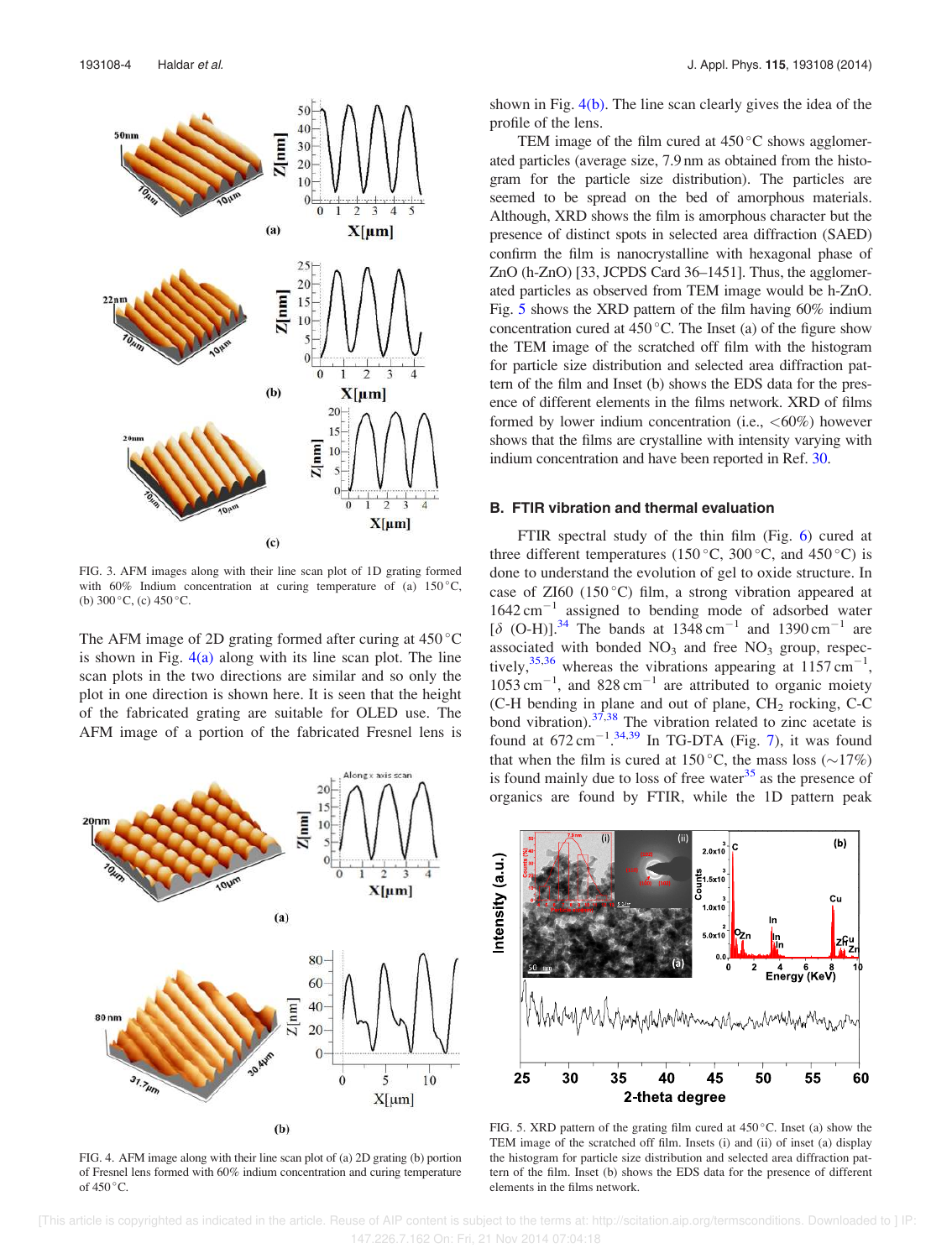

FIG. 6. Substrate corrected FTIR spectra of the ZI60 film formed after curing at three different temperatures.

height is  $45 \text{ nm}$  as seen in the AFM studies (Fig.  $3(a)$ ). However, the film was cured at  $300^{\circ}$ C, the organics and water present in the films seemed to be very less as confirmed from nearly disappearance the peaks in the FTIR spectrum. It is also supported by the TG-DTA (Fig. 7) curve where the major mass loss ( $\sim$ 36%) was found at 300 °C in the gels. This could be a reason for decrease in the patterned peak height to 25 nm when the film was cured at  $300^{\circ}$ C (Fig.  $3(b)$ ). It is important to note that no vibrations for organics was found in the films cured at  $450^{\circ}$ C and there was also very low mass loss  $(\sim 1\%)$  obtained from the TG-DTA experiment confirmed the fully conversion of gel to oxide networks though the shrinkage of patterned films. The intensity of vibration at  $424 \text{ cm}^{-1}$  (Ref. 40) and  $482 \text{ cm}^{-1}$  is found that it increased with increasing curing temperature of the films could be associated with  $ZnO.<sup>33</sup>$  It is interesting to note that the appearance of FTIR vibration peaks at  $605$  and  $540 \text{ cm}^{-1}$  for the film cured at  $300 \degree \text{C}$  might indicate the presence of In-O stretching vibration. $41$ 

#### C. Optical property of the pattern

The film transmittance obtained using a UV-VIS spectrophotometer is shown in Fig. 8. It is seen that the



FIG. 7. Plot of TG-DTA analysis data of the ZI60 film.

transmission is roughly over 85% throughout the whole visible range. It is also seen that there is a difference in transmission value for patterned and unpatterned films although this difference is insignificant. Possible reason for the decrease of transmission of unpatterned film compared to patterned film is the greater absorption of unpatterned film, whose thickness  $(\sim 100 \text{ nm})$  is much more compared to the maximum height of pattern in the patterned film  $(\sim 20 \text{ nm})$ . The transmission of the bare substrate is also plotted in the figure. The diffraction pattern of the 1D and 2D grating is observed using the standard optical setup shown in Fig.  $9(a)$ . The diffraction patterns are seen on a white screen and are then captured using a CCD camera. They are shown in Figs. 9(b) and 9(c) for 1D and 2D gratings, respectively. The neutral density (ND) filter is used in the setup to control the diffracted light intensity. The lens is used to keep the diffraction pattern within the frame of CCD array. The diffraction pattern shows that the  $\pm 1$  orders are present only. Even faint traces of any higher orders are not noticed. This confirms that the grating is sinusoidal in nature. This sinusoidal nature of the grating is also confirmed from the AFM images. The  $\pm 1$  orders are not with the same size and shape; this confirms that the master is not perfectly straight line in nature as commercially available CDs are used as master here. The grid within such CD is circular in nature and only a portion of the CD is considered as master here.

#### D. Electrical property of the pattern

The cut-off wavelengths (CUWs) have been determined from UV-VIS transmission spectra (shown as Inset (i)) of Indium Zinc Oxide patterned films cured at  $450^{\circ}$ C and are shown in Fig.  $10(a)$ . The CUWs values are 330 nm, 323 nm, 312 nm, and 303 nm for the films derived from 30 (ZI30), 40  $(ZI40)$ , 55  $(ZI55)$ , and 60  $(ZI60)$  at. % indium containing precursor solutions, respectively. Thus, a blue shifting of the calculated CUWs is observed on increasing indium concentration in the precursor solutions. Further, a plot is drawn to



FIG. 8. UV-VIS spectrum of patterned ZI60 film along with that of unpatterned film and the glass substrate used.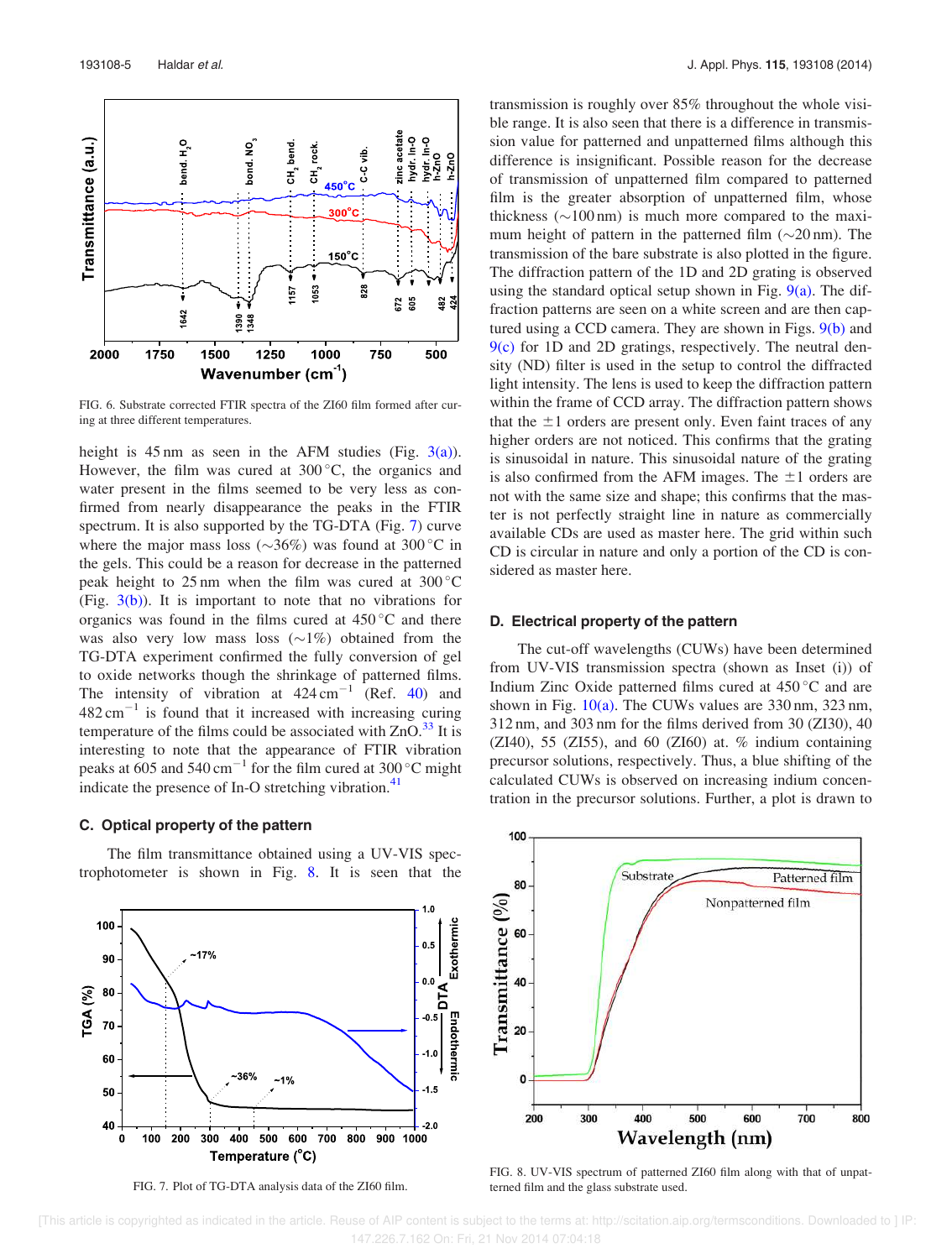





 $(b)$ 



 $\left( \mathrm{c}\right)$ 

FIG. 9. (a) Setup used for seeing the diffraction pattern of fabricated grating structures, (b) diffraction pattern of 1D grating, (c) Diffraction pattern of 2D grating.

obtain the change of CUWs with indium concentration and shown in the inset (ii) of Fig.  $10(a)$ . The blue shifting of CUWs could be explained $42,43$  by the Burstein-Moss effect. In addition, the Sheet Resistance Values (SRV) of the films versus indium content of the precursor solutions are plotted and are shown in Fig.  $10(b)$ . It is found that the trend in change of SRV and CUWs with indium concentration is approximately identical. It is also seen that the sheet resistance decreases with increasing indium content of the precursor solution. The increased indium in indium zinc oxide network would increase oxygen vacancy related defects<sup>44</sup> resulting in lowering of the electrical sheet resistance of the films. Relatively high value of sheet resistance than the reported value in the literature $42$  would be due to presence of greater extent of film porosity. This would be because the low temperature sol-gel based films are generally porous<sup>45</sup> in nature. Also the sheet resistance drastically reduces as indium concentration is increased. From the best fit curve (4th order polynomial) plotted along with the measured value, it is seen that its sheet resistance becomes comparable with ITO if the at. % of indium concentration is increased slightly above 60% (typical ITO sheet resistance:  $10\Omega/\text{square}^{46}$ ). Thus, it can be concluded that the conductivity of the proposed material is very good for TCOs application.



FIG. 10. (a) Determination of cut off wavelengths from UV-VIS transmission spectra of indium zinc oxide patterned films cured at 450 °C. Insets (i) and (ii) show the UV-VIS transmission spectra and the change of cut off wavelengths with indium concentration in the precursor solutions, respectively. (b) Change of sheet resistance with indium concentration in the precursor solutions.

 [This article is copyrighted as indicated in the article. Reuse of AIP content is subject to the terms at: http://scitation.aip.org/termsconditions. Downloaded to ] IP: 147.226.7.162 On: Fri, 21 Nov 2014 07:04:18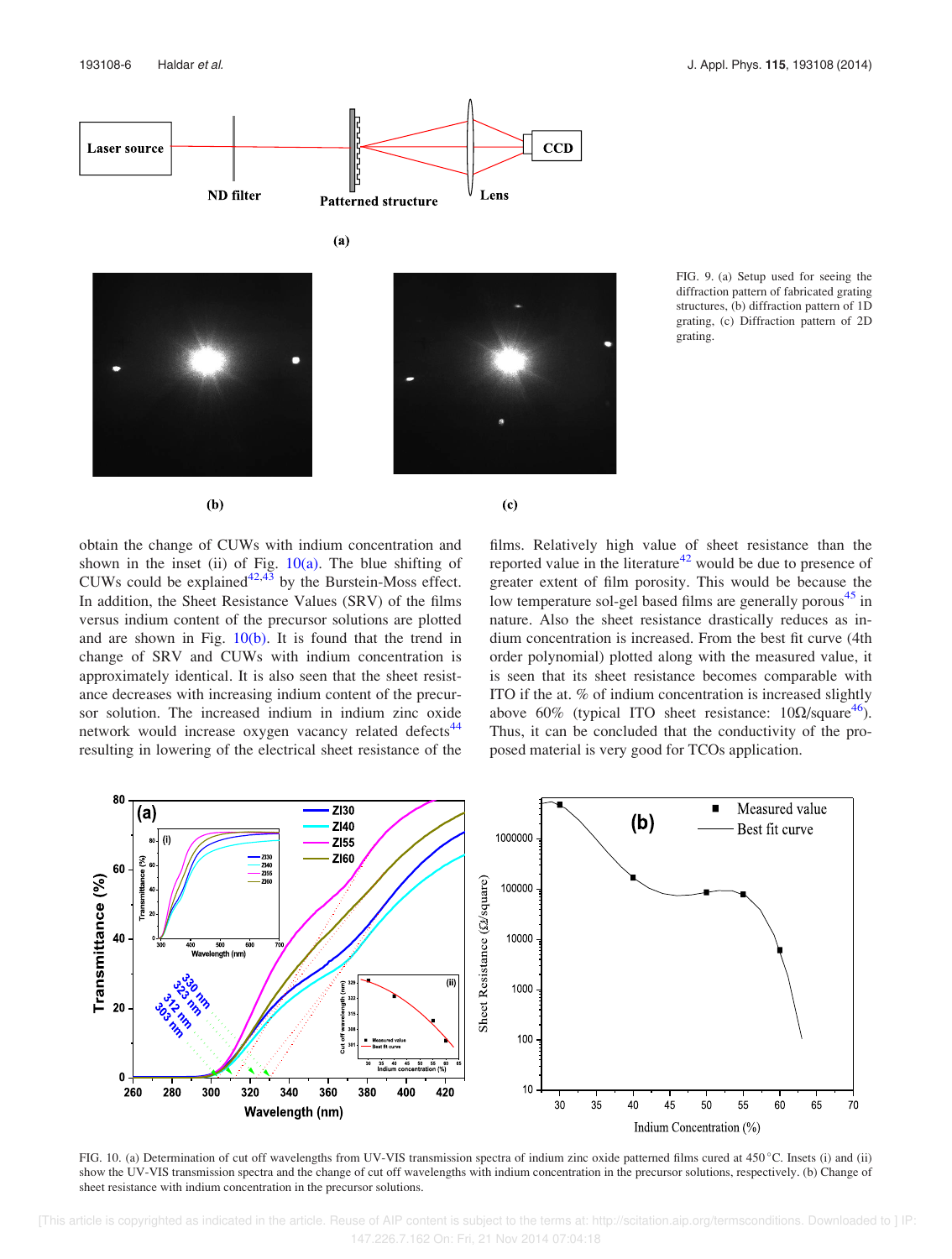#### V. CONCLUSIONS

A Transparent Conducting Oxide (TCO) which is indium-zinc oxide (IZO) having 60% Indium have been developed using sol-gel process. Thin films of this TCO can act as top metal contact layer of LED. From XRD studies, it is seen that this particular percentage of Indium gives an amorphous film. With this particular composition, smooth patterned films free from microparticles can be formed and are verified by FESEM and TEM studies. FTIR spectra and TG-DTA thermal evaluation have given the idea of its formation process. Their visible transmission and sheet resistance are comparable to ITO and can therefore compete as its low cost substitute. Smooth 1D and 2D gratings have been patterned on this TCO which can be used to increase light extraction efficiency of LED. Diffraction pattern of the grating structure confirms the sinusoidal nature of its profile. DOEs in the form of Fresnel lens array can also be patterned that can assist in beam shaping of LED output.

#### ACKNOWLEDGMENTS

The first author (A.H.) is thankful to the Director, CSIR-CGCRI, Kolkata for allowing her to carry out the material development as part of her M.Tech project under the joint supervision of S.J. and R.C. The first three authors (A.H., S.B., and S.J.) acknowledge the Director, CSIR-CGCRI, Kolkata for his kind permission to publish this work. One of author, S.B. also thankfully acknowledges CSIR, for providing his Ph.D. research fellowship under CSIR-NET Fellowship scheme. The work is part of the CSIR funded Supra Institutional Network Project (SINP) (No. ESC0202) of 12th Five Year Plan.

- <sup>1</sup>M. R. Krames, O. B. Shchekin, R. Mueller-Mach, G. O. Mueller, L. Zhou, G. Harbers, and M. G. Craford, "Status and future of high-power light-emitting diodes for solid-state lighting," J. Disp. Technol. 3, 160–175 (2007).
- <sup>2</sup>J.-W. Pan, P.-J. Tsai, K.-D. Chang, and Y.-Y. Chang, "Light extraction efficiency analysis of GaN-based light-emitting diodes with nanopatterned sapphire substrates," Appl. Opt. 52, 1358-1367 (2013).
- $3X$ . Jin, B. Zhang, T. Dai, W. Wei, X. Kang, G. Zhang, S. Trieu, and F. Wang, "Optimization of top polymer gratings to improve GaN LEDs light transmission," Chin. Opt. Lett. 6, 788–790 (2008).
- <sup>4</sup>A. I. Zhmakin, "Enhancement of light extraction from light emitting diodes," Phys. Rep. 498, 189–241 (2011).
- 5 S. S. Trieu and X. Jin, "Study of top and bottom photonic gratings on GaN LED with error grating models," IEEE J. Quantum Electron. 46, 1456–1463 (2010).
- <sup>6</sup>R. H. Horng, C. C. Yang, J. Y. Wu, S. H. Huang, C. E. Lee, and D. S. Wuu, "GaN-based light-emitting diodes with indium tin oxide texturing window layers using natural lithography," Appl. Phys. Lett. 86, 221101 (2005).
- <sup>7</sup>T. X. Lee, C. Y. Lin, S. H. Ma, and C. C. Sun, "Analysis of position dependent light extraction of GaN-based LEDs," Opt. Express 13, 4175–4179 (2005).
- <sup>8</sup>C. Weisman, K. Bergenek, N. Linder, and U. T. Schwarz, "Photonic crystal LEDs-designing light extraction," Laser Photon. Rev. 3, 262–286 (2009).
- <sup>9</sup>H.-G. Hong, S.-S. Kim, D.-Y. Kim, T. Lee, J.-O. Song, J. H. Cho, C. Sone, Y. Park, and T.-Y. Seong, "Enhancement of the light output of GaN-based ultraviolet light-emitting diodes by a one-dimensional nanopatterning process," Appl. Phys. Lett. 88, 103505–103507 (2006).
- <sup>10</sup>S. M. Huang, Y. Yao, C. Jin, Z. Sun, and Z. J. Dong, "Enhancement of the light output of GaN-based light-emitting diodes using surface-textured indium-tin-oxide transparent ohmic contacts," Displays 29, 254–259 (2008).
- <sup>11</sup>S. Trieu, X. Jin, A. Ellaboudy, B. Zhang, X.-N. Kang, G.-Y. Zhang, X. Chang, W. Wei, S. Y. Jian, and F. X. Xing, "Top transmission grating GaN LED simulations for light extraction improvement," in Physics and Simulation of Optoelectronic Devices XIX, edited by B. Witzigmann, F. Henneberger, Y. Arakawa, and A. Freundlich (Proc. of SPIE, 2011), Vol. 7933, p. 79331Y.
- <sup>12</sup>X. Jin, S. Trieu, F. Wang, B. Zhang, T. Dai, X. Kang, and G. Zhang, "Design simulation of top ITO gratings to improve light transmission for gallium nitride LEDs," 6th Intl Conf. Information Technology: New Generations, Proc. IEEE Comp. Soc., pp. 1–4, 2009.
- $13J$ -H. Song, Y.-C. Leem, Y.-S. Park, H.-M. Lee, W. Lim, S.-T. Kim, G.-Y. Jung, and S.-J. Park, "Light extraction efficiency of GaN-based LEDs with non-periodic and periodic sub-wavelength structures," J. Korean Phys. Soc. 62, 770–774 (2013).
- <sup>14</sup>J. Francés, C. Neipp, S. Gallego, S. Bleda, A. Márquez, I. Pascual, and A. Beléndez, "Comparison of simplified theories in the analysis of the diffraction efficiency in surface-relief gratings," Proc. SPIE 8429, 84291U–9 (2012).
- <sup>15</sup>K. Bao, X. Kang, B. Zhang, T. Dai, Y. Sun, Q. Fu, G. Lian, G. Xiong, G. Zhang, and Y. Chen, "Improvement of light extraction from GaNbased thin-film light-emitting diodes by patterning undoped GaN using modified laser lift-off," Appl. Phys. Lett. 92, 141104 (2008).
- <sup>16</sup>H. Gao, F. Yan, Y. Zhang, J. Li, Y. Zeng, and G. Wang, "Enhancement of the light output power of InGaN/GaN light-emitting diodes grown on pyramidal patterned sapphire substrates in the micro- and nanoscale," J. Appl. Phys. 103, 014314 (2008).
- <sup>17</sup>S. Kim, K. Lee, J. Kim, M. Kwon, and S. Park, "Fabrication of photonic crystal structures on light emitting diodes by nanoimprint lithography," Nanotechnology 18, 055306 (2007).
- <sup>18</sup>D. H. Long, I.-K. Hwang, and S.-W. Ryu, "Theoretical analysis of the light extraction efficiency of a light-emitting diode with a bottom photonic crystal," J. Korean Phys. Soc. 55, 162–166 (2009).
- <sup>19</sup>R.-H. Horng, K.-C. Shen, C.-Y. Yin, C.-Y. Huang, and D.-S. Wuu, "High performance of Ga-doped ZnO transparent conductive layers using MOCVD for GaN LED applications," Opt. Exp. 21, 14452–14457 (2013).
- <sup>20</sup>D. S. Ginley and C. Bright, "Transparent conducting oxides," MRS Bull. 25, 15–18 (2000).
- <sup>21</sup>P. P. Edwards, A. Porch, M. O. Jones, D. V. Morgan, and R. M. Perks, "Basic materials physics of transparent conducting oxides," Dalton Trans. 19, 2995–3002 (2004).
- <sup>22</sup>A. Kumar and C. Zhou, "The race to replace tin-doped indium oxide: Which material will win?," ACS Nano 4, 11–14 (2010).
- <sup>23</sup>C. A. Hoel, T. O. Mason, J.-F. Gaillard, and K. R. Poeppelmeier, "Transparent conducting oxides in the ZnO-In<sub>2</sub>O<sub>3</sub>-SnO<sub>2</sub> system," Chem. Mater. 22, 3569–3579 (2010).
- <sup>24</sup>C. Battaglia, J. Escarré, K. Soderstroïn, M. Charriére, M. Despeisse, F.-J. Haug, and C. Ballif, "Nanomoulding of transparent zinc oxide electrodes for efficient light trapping in solar cells," Nature Photon. 5, 535–538 (2011).
- <sup>25</sup>S. P. Harvey, K. R. Poeppelmeier, and T. O. Mason, "Subsolidus phase relationship in the ZnO-In<sub>2</sub>O<sub>3</sub>-SnO<sub>2</sub> system," J. Am. Ceram. Soc. 91, 3683–3689 (2008).
- <sup>26</sup>T. Minami, T. Yamamoto, Y. Toda, and T. Miyata, "Transparent conducting zinc-co-doped ITO films prepared by magnetron sputtering," Thin Solid Films 373, 189–194 (2000).
- <sup>27</sup>N. Naghavi, C. Marcel, L. Dupont, A. Rougier, J.-B. Leriche, and C. Guery, "Structural and physical characterisation of transparent conducting pulsed laser deposited In<sub>2</sub>O<sub>3</sub>-ZnO thin films," J. Mater. Chem. 10, 2315–2319 (2000).
- <sup>28</sup>A. Wang, J. Dai, J. Cheng, M. P. Chudzik, T. J. Marks, R. P. H. Chang, and C. R. Kannewurf, "Charge transport, optical transparency, microstructure, and processing relationships in transparent conductive indium–zinc oxide films grown by low-pressure metal-organic chemical vapor deposition," Appl. Phys. Lett. 73, 327–329 (1998).
- <sup>29</sup>J. Wienke and A. S. Booij, "ZnO:In deposition by spray pyrolysis-Influence of the growth conditions on the electrical and optical properties," Thin Solid Films 516, 4508–4512 (2008).
- <sup>30</sup>S. Bera, A. Haldar, M. Pal, S. Sarkar, R. Chakraborty, and S. Jana, "Influence of solution composition on periodic surface patterning, morphology and photocatalytic activity of zinc indium oxide thin films," (to be communicated).
- <sup>31</sup>S. Sarkar, P. K. Biswas, and S. Jana, "Nano silver coated patterned silica thin film by sol–gel based soft lithography technique," J. Sol-Gel Sci. Technol. 61, 577–584 (2012).